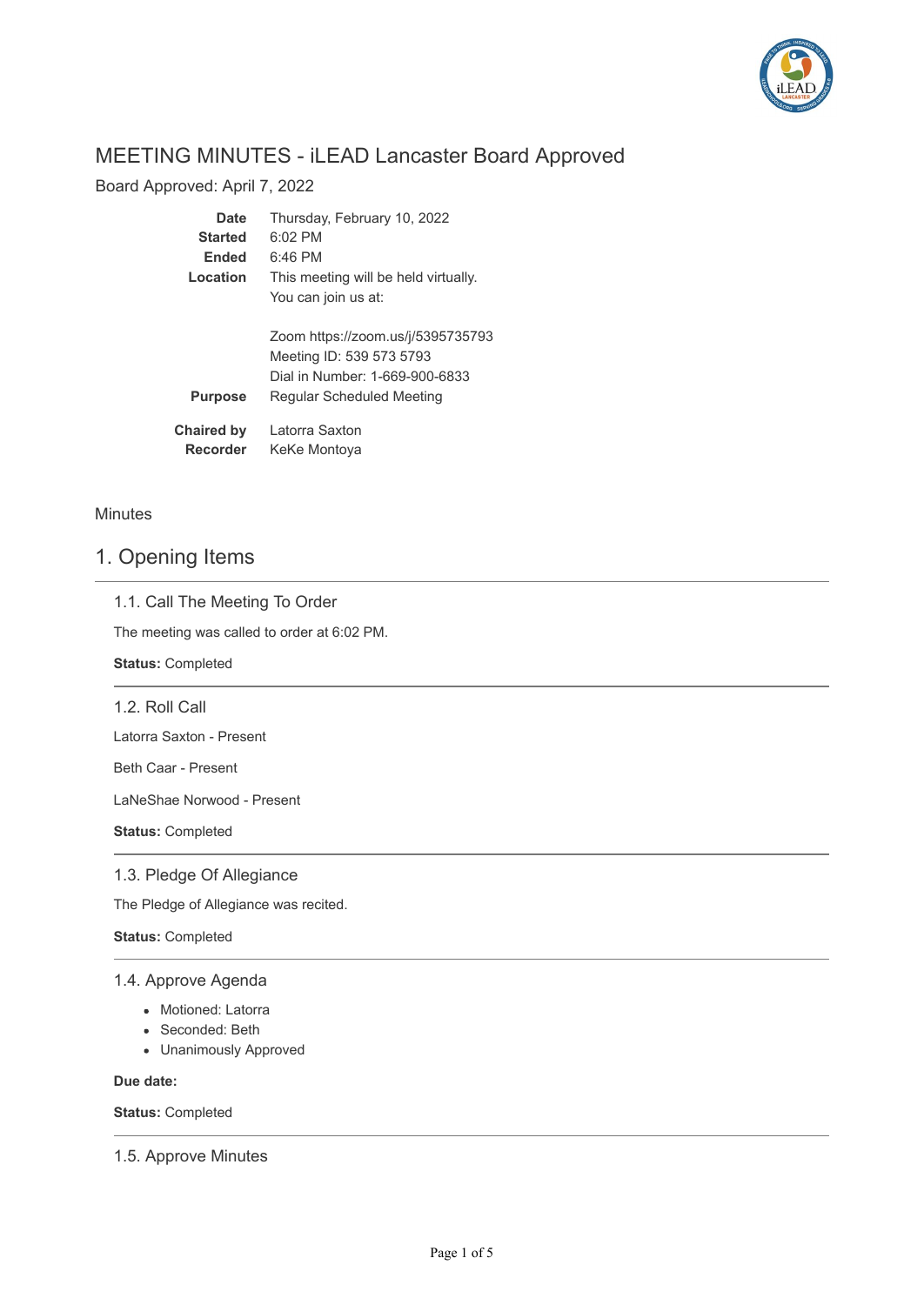

- Motioned: Latorra
- Seconded: Beth
- Unanimously Approved

#### **Due date:**

**Status:** Completed

**Documents** 

- Board MTG-Special Minutes-2021-12-09-v1.pdf
- Board MTG Minutes-2021-12-09-v1.pdf

## 2. Curriculum Moment

## 2.1. Curriculum Moment

Taleen Stevens presented her Reading Intervention Highlights and answered questions of the Board.

**Status:** Completed

## 3. Public Comments

## 3.1. Public Comments

The public may address the iLEAD Lancater governing board regarding any item within the Board's jurisdiction whether or not that item appears on the agenda during this time. If you wish to address the Board, please complete a public comment card. Comments for the public will be limited to 3 minutes.

No public comments were made.

**Status:** Completed

## 4. Consent Items

## 4.1. Personnel Report

- Motioned: Latorra
- Seconded: Beth
- Unanimously Approved

#### **Due date:**

### **Status:** Completed

**Documents** 

Personnel Report\_Lancaster 1.31.2022.pdf

## 4.2. Check Register

- Motioned: Latorra
- Seconded: Beth
- Unanimously Approved

#### **Due date:**

**Status:** Completed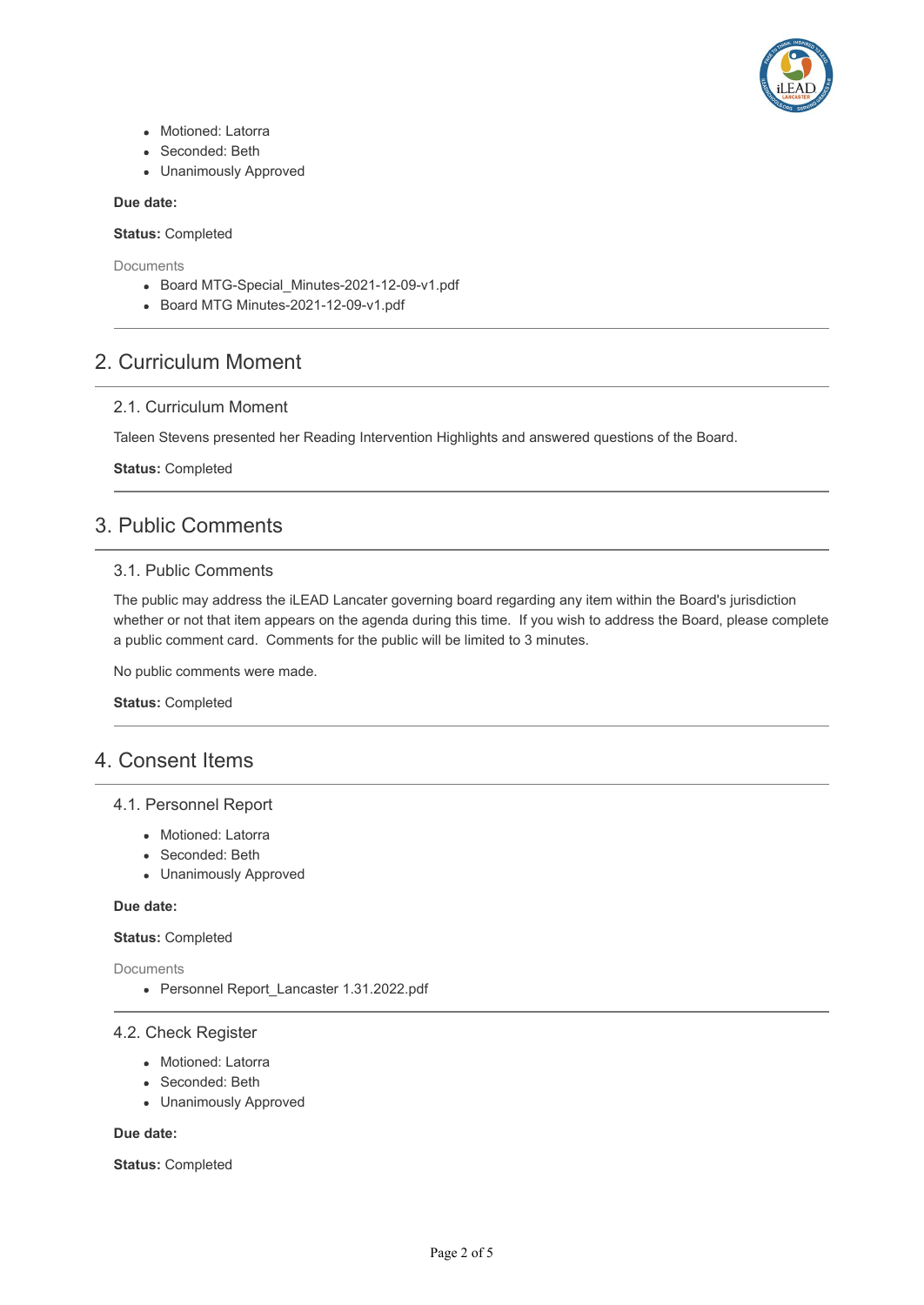

Documents

• Lancaster Payment Register 20220202.pdf

## 4.3. AB 361 Brown Act Resolution

Request approval of required Analysis of AB 361 Emergency Legislation regarding the ability of the Board and public to meet safely in person given measures to promote social distancing.

- Motioned: Latorra
- Seconded: Beth
- Unanimously Approved

### **Due date:**

#### **Status:** Completed

**Documents** 

iLEAD Lancaster - AB 361 Emergency Legislation Regarding Brown Act Meeting Requirements (2).pdf

## 5. Discussion And Reports

## 5.1. School Director Report

Nykole presented the Director's report and answered questions of the Board.

#### **Status:** Completed

**Documents** 

Director Board Report Feb 21-22 - Google Docs.pdf

### 5.2. Annual Form 700

Reminder to fill out the electronic Form 700 sent from the "COI Desk" through email by April 1.

Kim presented the Annual Form 700 and answered questions of the Board.

#### **Status:** Completed

**Documents** 

Annual Form 700 Electronic File Support Document.pdf

### 5.3. Mid Year LCAP and Supplement Funding Report

Given the additional funding received by the school after the adoption of the 2021 June LCAP, a report will be provided to review the additional funding streams, learning programs, trainings, educational partner engagement, materials, curriculum, and outcomes thus far within the 2021 - 2022 school year.

Lara Durrell presented the Mid Year LCAP and Supplement Funding Report and answered questions of the Board.

**Status:** Completed

Documents

2021-22 iLEAD Lancaster LCAP Supplement DRAFT.docx.pdf

## 6. Action Items

## 6.1. First Interim Report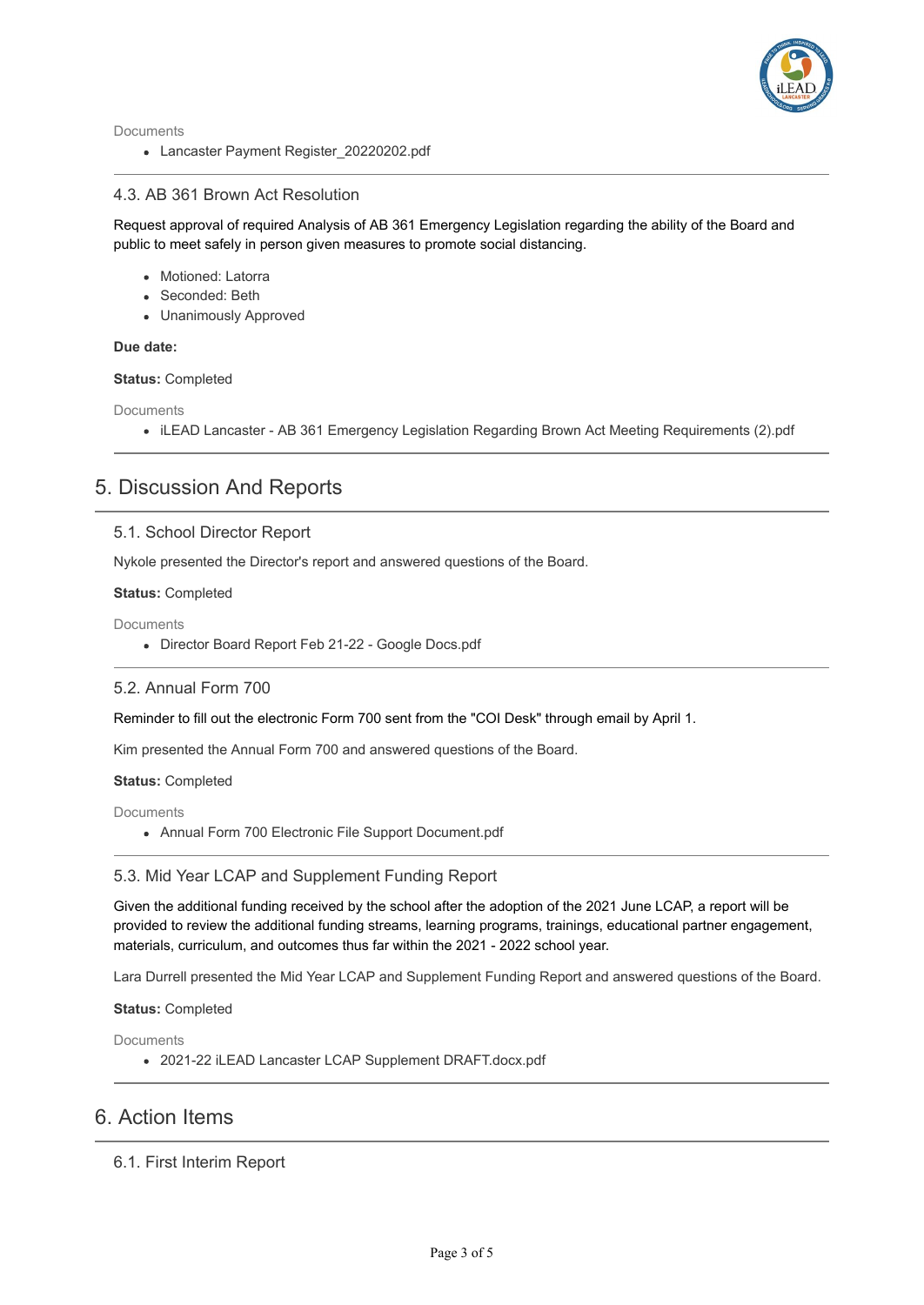

Request ratification of the First Interim Report related to the school budget through October 2021 which was required and submitted to your authorizer in December 2021.

- Motioned: Latorra
- Seconded: Beth
- Unanimously Approved

#### **Due date:**

**Status:** Completed

**Documents** 

2122 First Interim Alt Form - Lancaster MYP.pdf

### 6.2. Revised ESSER III Plans

Request ratification of the Board approved ESSER III Plan has been revised and resubmitted according to requirements of the County Office of Education.

- Motioned: Latorra
- Seconded: Beth
- Unanimously Approved

**Due date:**

#### **Status:** Completed

Documents

ESSER III Expenditure Plan DRAFT.pdf

### 6.3. 2022 Emergency Operations Plan

Request approval of the 2022 Emergency Operations Plan.

- Motioned: Latorra
- Seconded: LaNeShae
- Unanimously Approved

#### **Due date:**

**Status:** Completed

#### 6.4. 2022-2023 School Calendar

Request approval of the 2022-2023 School Calendar.

- Motioned: Beth
- Seconded: LaNeShae
- Unanimously Approved

#### **Due date:**

**Status:** Completed

Documents

2022-23 draft iLEAD Lancaster Calendar Track A v2202011045.pdf

## 6.5. Board Member Roles

Review and alter Board Member Roles of President, Secretary, and Treasurer as the Board sees fit.